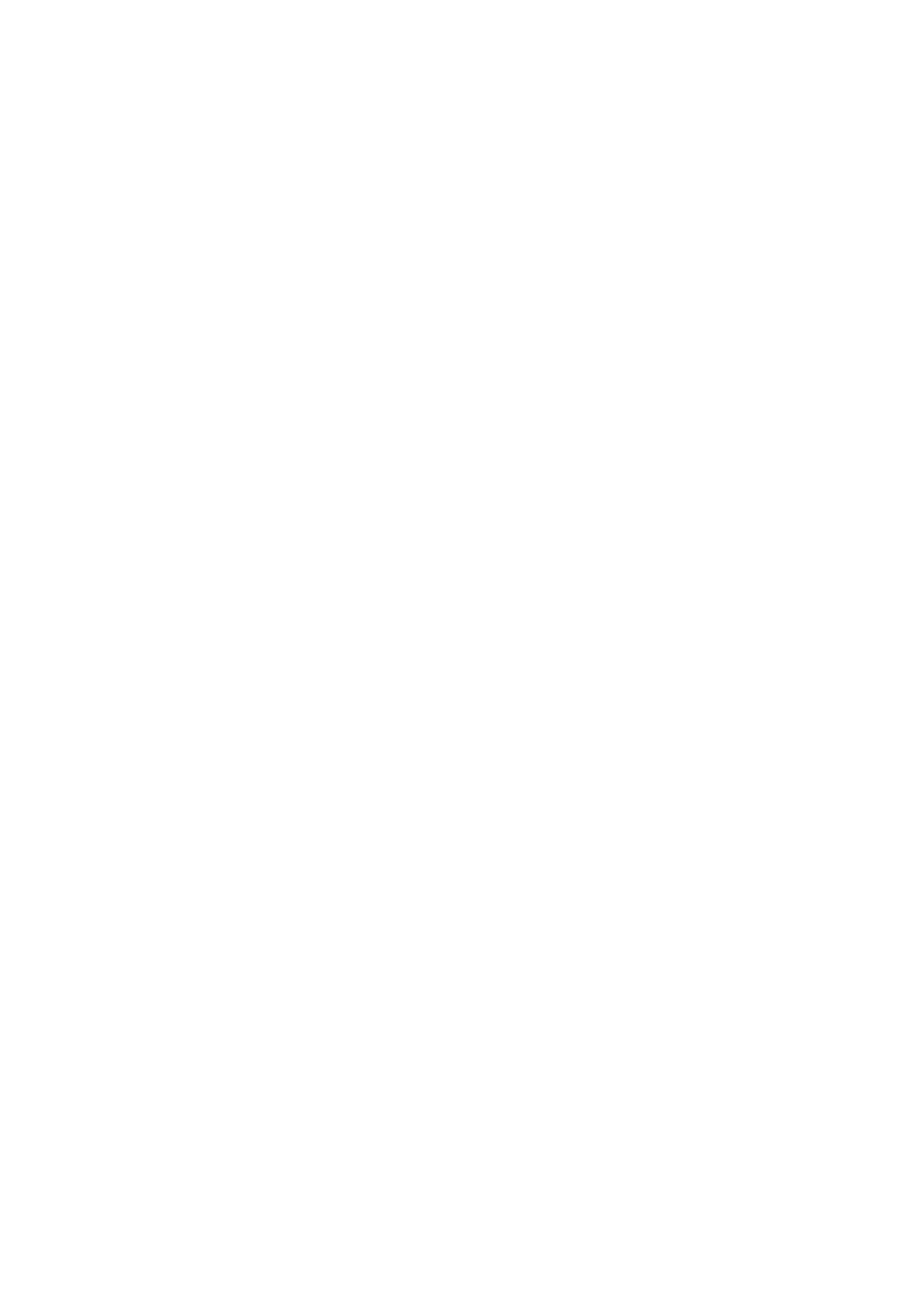# $P_T'$

- Please note that a discretionary service charge of 12.5% will be added to your bill.
- We cannot guarantee the absence of all allergens in our dishes.
- Vodka, Rum, Whiskey and Gin are served in multiples of 25ml, we serve 50ml as standard, 25ml is available upon request.
- Wine is served in 175ml measures, Champagne in 125ml measures.
- Mixers for spirits have additional charge of  $£1.95$ .
- Menu may change depending on availability or seasonality.<br>• If you have any allergies or intolerances, please speak to a
- If you have any allergies or intolerances, please speak to a member of our team about your requirements before ordering.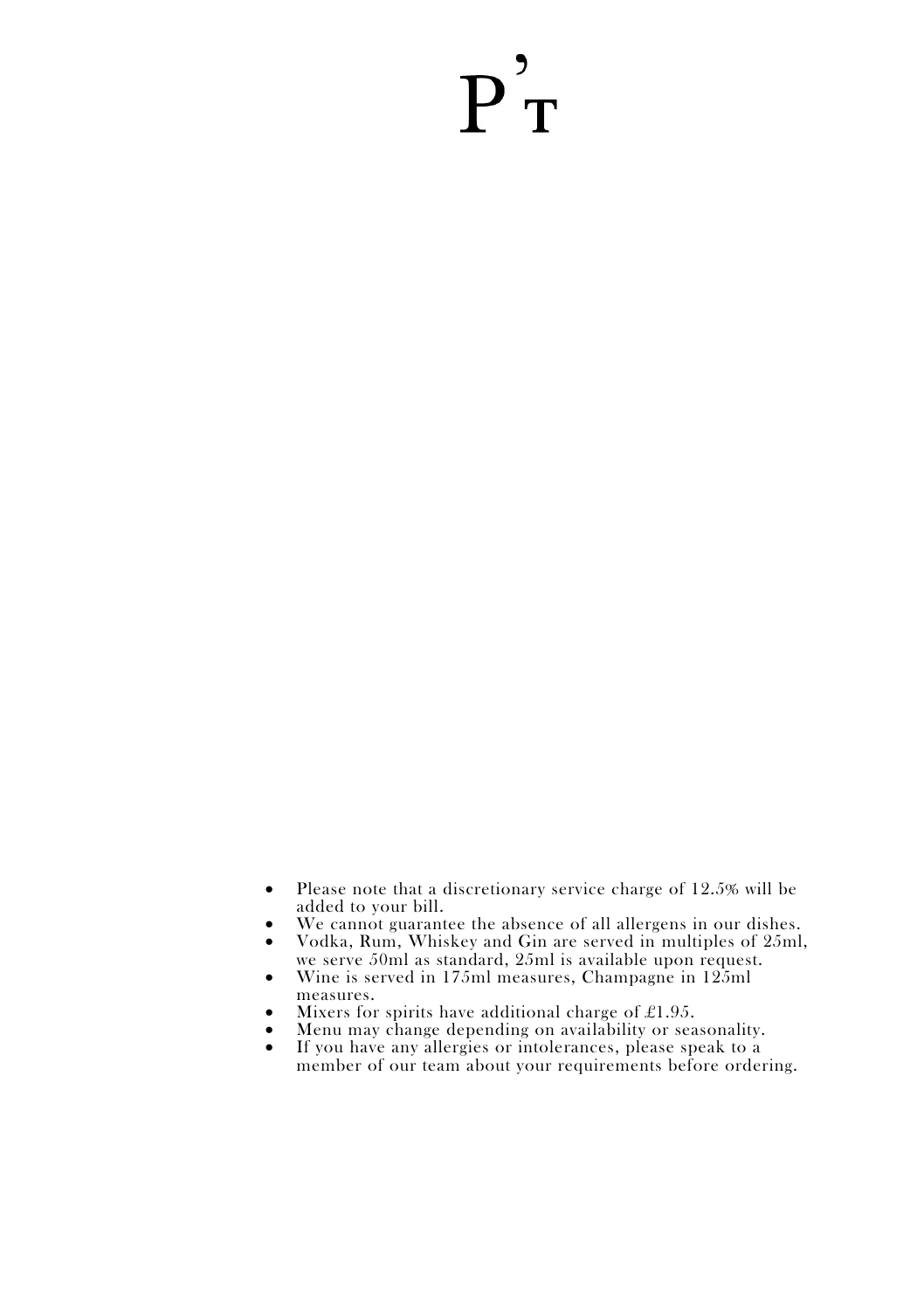# $\overline{\mathbf{p}}_{\ \mathbf{T}}^{\prime}$

## SIGNATURE COCKTAILS

### JUST A HUNCH

Hunch is a public art work commissioned by University Arms, showing how the hotel has managed to stay ahead of the curve ever since it opened in 1834. Vodka, Persian rose, black pepper-infused honey, lemon, blackberry shrub, pomegranate molasses, soda ......................... £11.5

#### BLOOMSBURY BOOZER

The Bloomsbury Set was a formidable group of writers, academics and intellectuals who met at Cambridge during their boozy student days. Dry Gin, elderflower cordial, lemon, raspberries, raspberry foam ............. £11

#### THE SECRET OF LIFE

Cambridge's Cavendish Laboratory is where Watson and Crick discovered the double helix: 'the secret of life'. Strawberry Hendrick's gin, Sacred English spiced vermouth, Sacred Rosehip Cup liquor, rhubarb bitters ......................................................£11.5

#### THE SIXTH MAN

The Cambridge Five was a Soviet spy ring recruited while at the university. Rumour has it there was a sixth member who was never caught. Buffalo Trace Bourbon, Monkey Shoulder whiskey, salted caramel, lemon, egg white, whiskey bitters ..........................................................£11.5

### BLUSHING BYRON

While an undergraduate, Lord Byron is known to have taken late night baths in the Trinity College Fountain. Rémy Martin 1738 Cognac, Kamm & Sons aperitif, Union cold brew coffee, cherry syrup, cardamom bitters ........................................... £12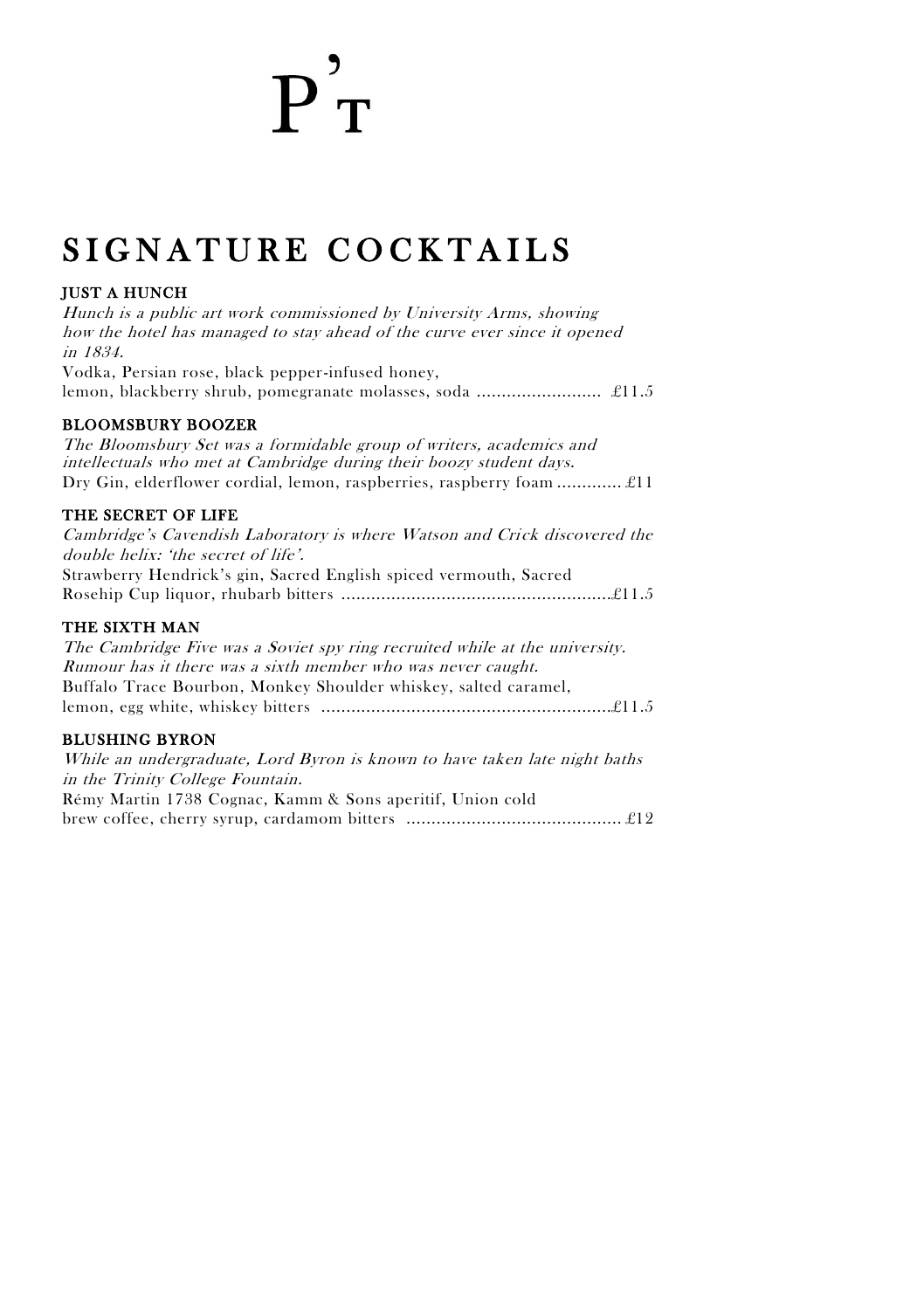# $\overline{P}_{\rm T}^2$

## SIGNATURE COCKTAILS

#### WITTGENSTEINS POKER

Ludwig Wittgenstein, one of the twentieth century's most important philosophers, was known for his fiery temper. He once waved a hot poker in the face of a visiting lecturer at King's. Dry Gin, Italicus, rhubarb shrub, lemon, sugar, egg white, plum bitters ....... £11

#### MCCALMONTS MANSION

The enigmatic Colonel McCalmont — MP for East Cambridge and friend of King Edward VII — once entertained the city's créme de la créme in his illustrious Cheveley Park mansion. Dry Gin, Giffard Vanille de Madagascar, plum liqueur, plum, lavender cordial, sparkling wine ........................................................ £11

#### THE 1848

This was the year when the Cambridge Rules were drafted by gowns men playing football on Parker's Piece. They would later become the foundation for the rules of the beautiful game. White Rum, Ancho Reyes Verde liqueur, Yellow Chartreuse, basil, honey, lime, cucumber bitters ........................................................................................ £11

#### SIR JACK'S BAT

Sir Jack Hobbs, England's greatest cricketer, practised on Parker's Piece when he was a boy growing up in Cambridge. Demerara Rum, Bruxo No.2 mezcal, fennel seed syrup, Angostura bitters, orange bitters ................................................................. £12

#### THE BEETLE COLLECTOR

Charles Darwin was best known, and widely teased, for his obsessive insect collecting while he was an undergraduate at Christ's. Ocho Blanco tequila, Ancho Reyes chilli liqueur, pink grapefruit, lime, sugar, Parker's Tavern pale ale, Anty Gin ........................................... £11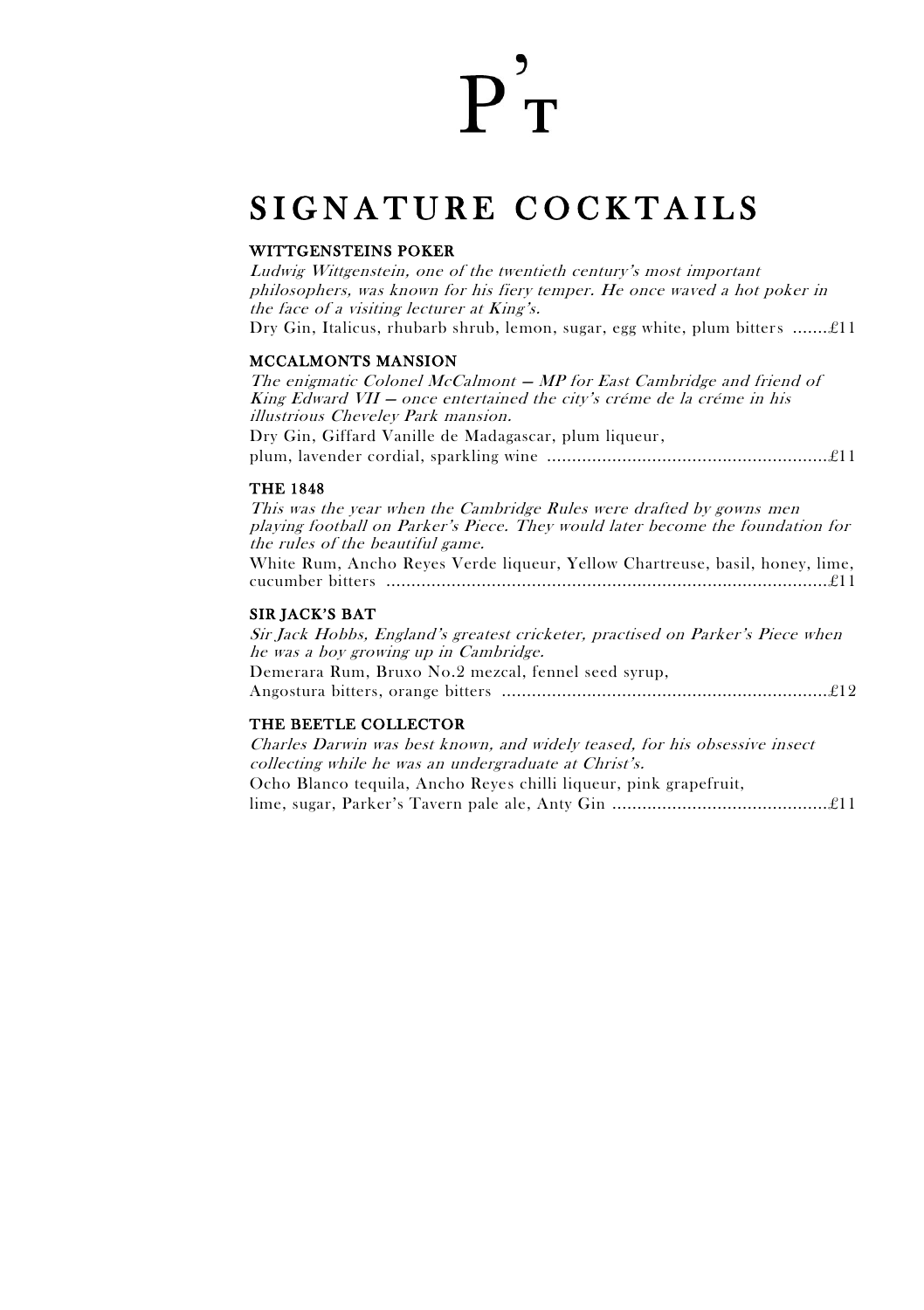## $GIN$  (50 ML)

## $VODKA$  (50ML)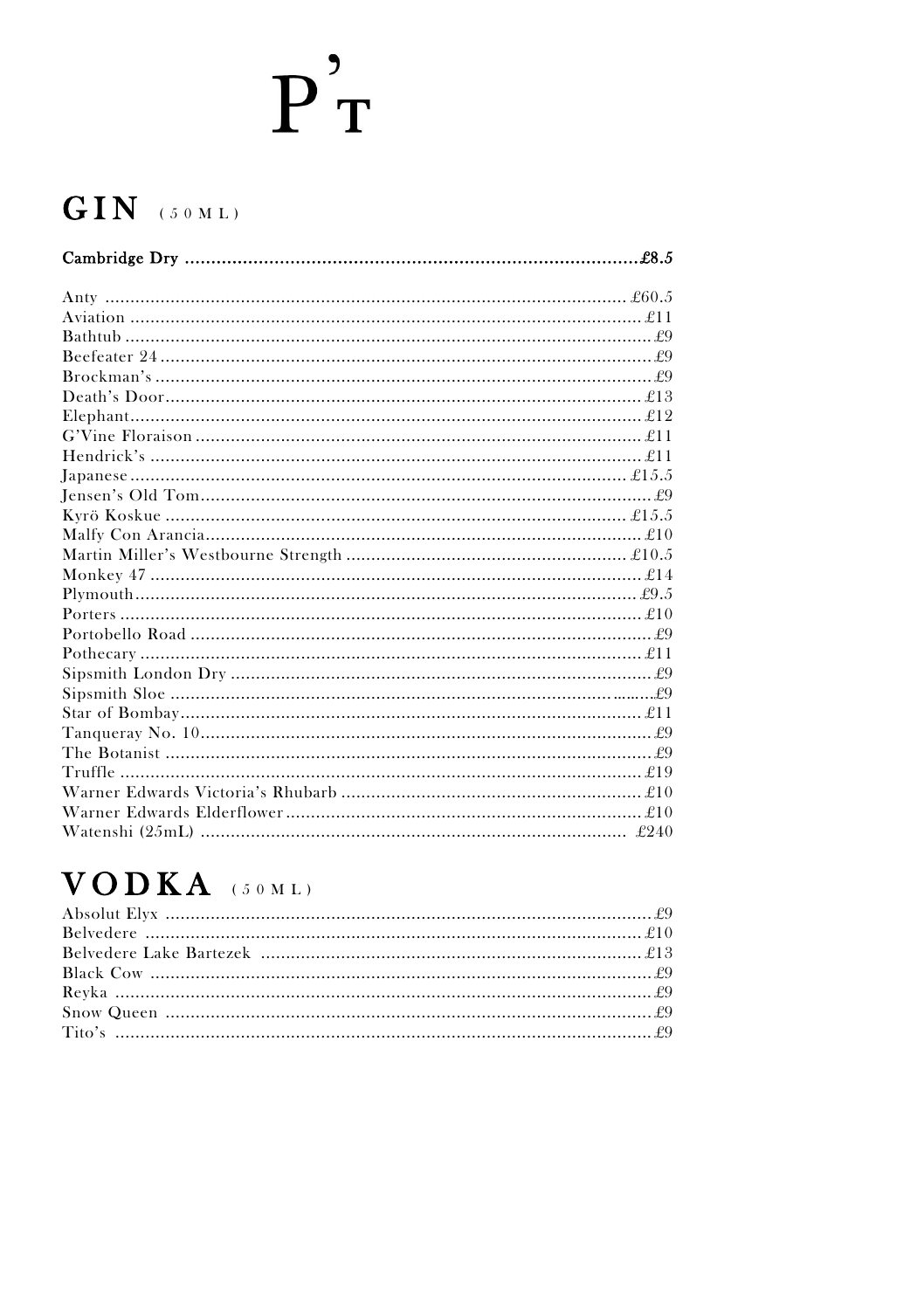## TEQUILA (50ML)

## MEZCAL (50ML)

## $RUM$  (50 ML)

## WHISKY (50ML)

### **BLENDED SCOTCH**

| <b>LOWLANDS</b> |  |
|-----------------|--|
|                 |  |
|                 |  |
|                 |  |
|                 |  |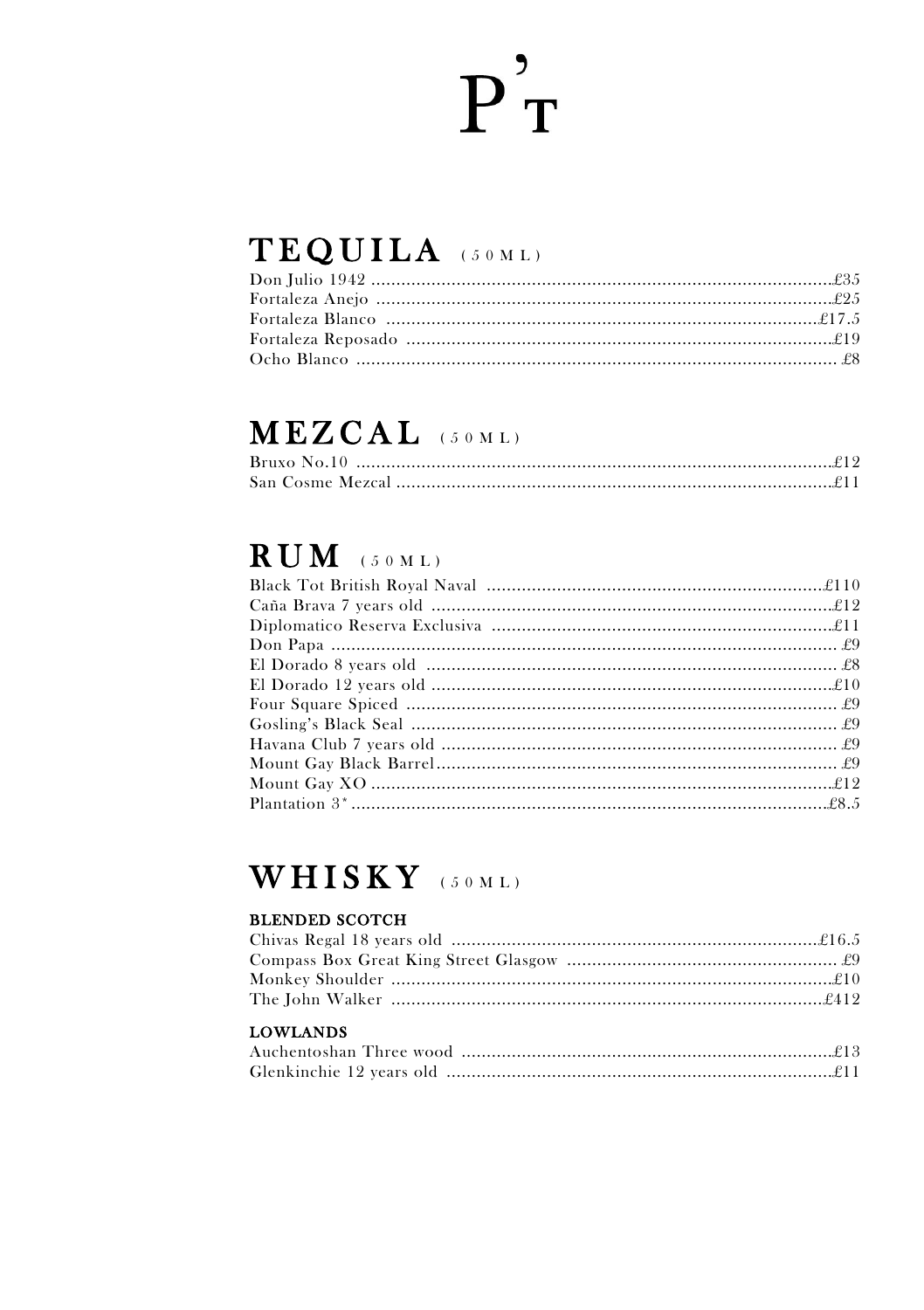### **HIGHLANDS**

| ,,,,,,,,,,,,,,,,, |  |
|-------------------|--|
|                   |  |
|                   |  |
|                   |  |
|                   |  |

### **ISLAND**

### **SPEYSIDE**

### **ISLAY**

### **IRISH**

### **AMERICAN**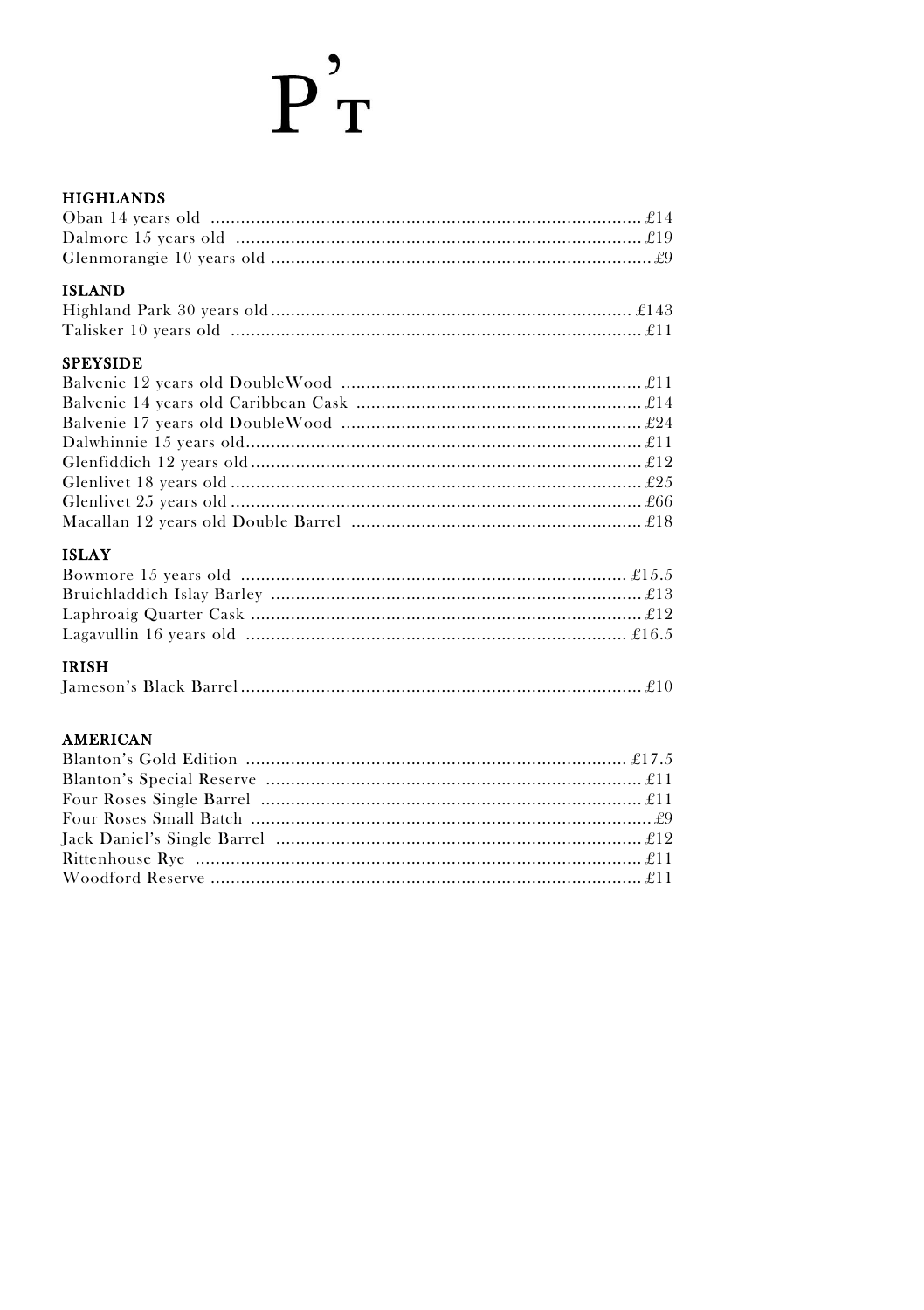#### **JAPANESE**

## ARMAGNAC (50ML)

## $COGNAC$  (50ML)

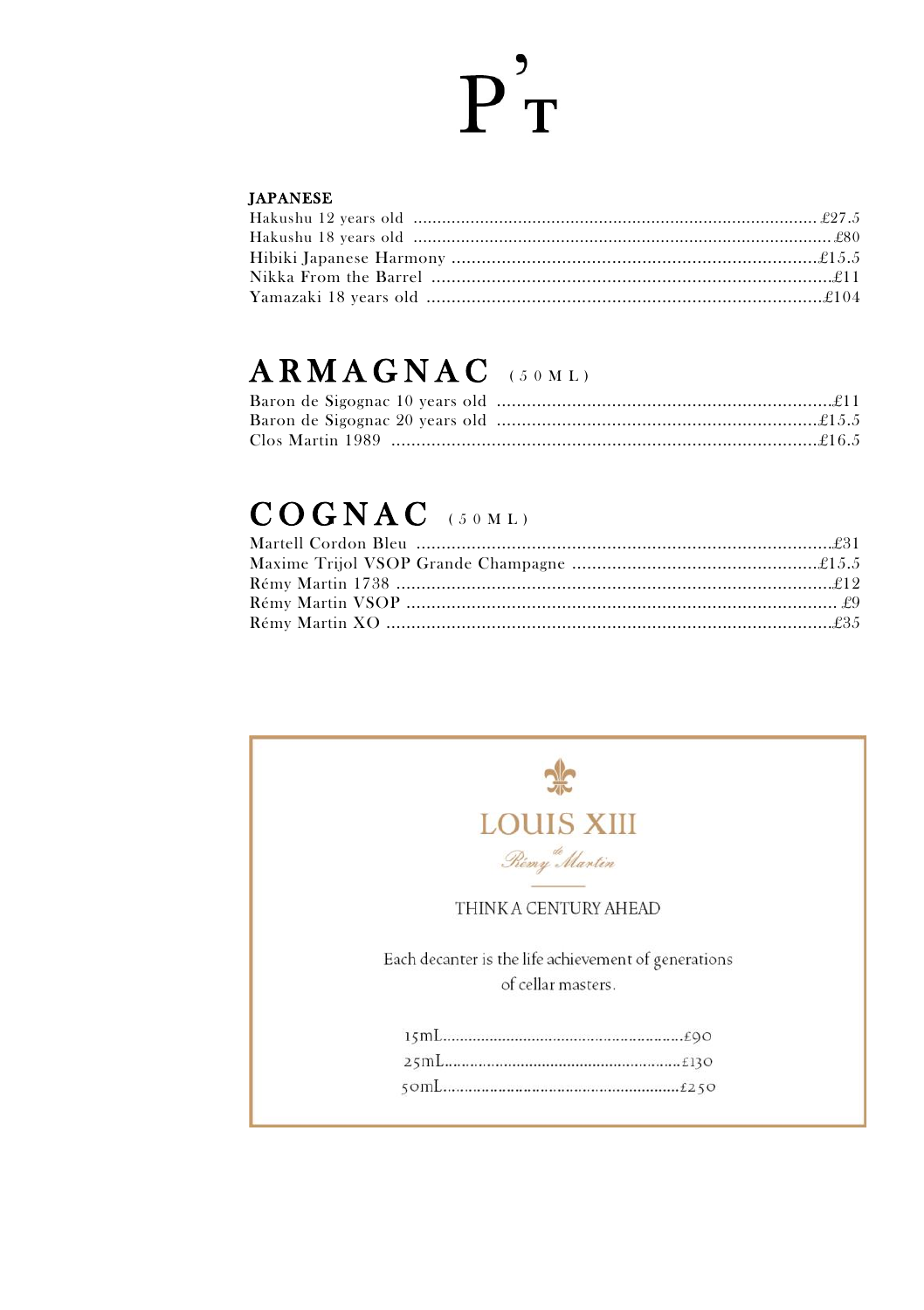# $P_T^{''}$

## CALVADOS (50ML)

## GRAPPA (50ML)

## PISCO (50ML)

|--|--|

## VERMOUTH (50ML)

## APERITIF (50ML)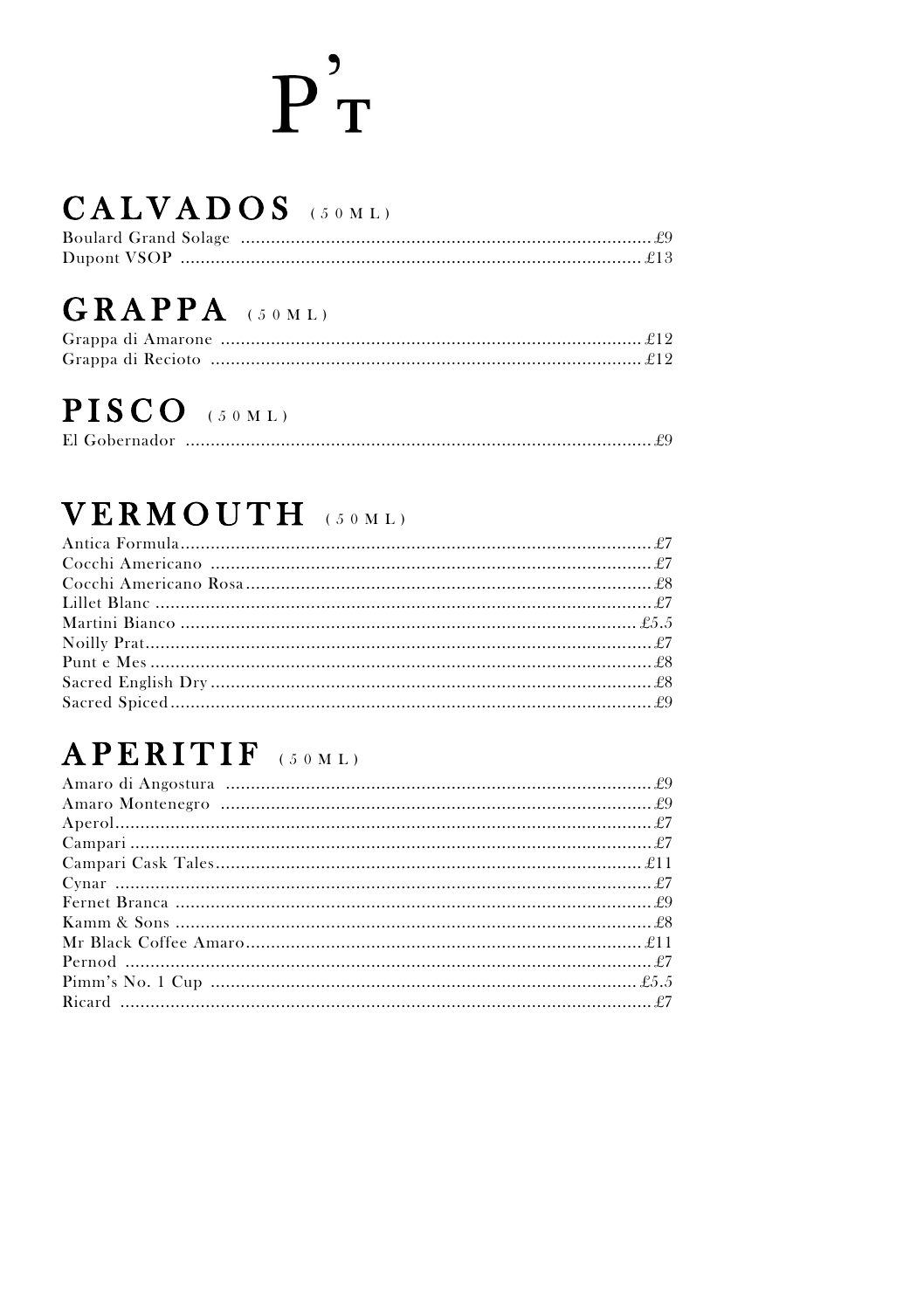## LIQUEURS (50ML)

| Bénédictine D.O.M. |  |
|--------------------|--|
|                    |  |
|                    |  |
|                    |  |
|                    |  |
|                    |  |
|                    |  |
|                    |  |
|                    |  |
|                    |  |
|                    |  |
|                    |  |
|                    |  |
|                    |  |
|                    |  |
|                    |  |
|                    |  |
|                    |  |
|                    |  |
|                    |  |
|                    |  |
|                    |  |
|                    |  |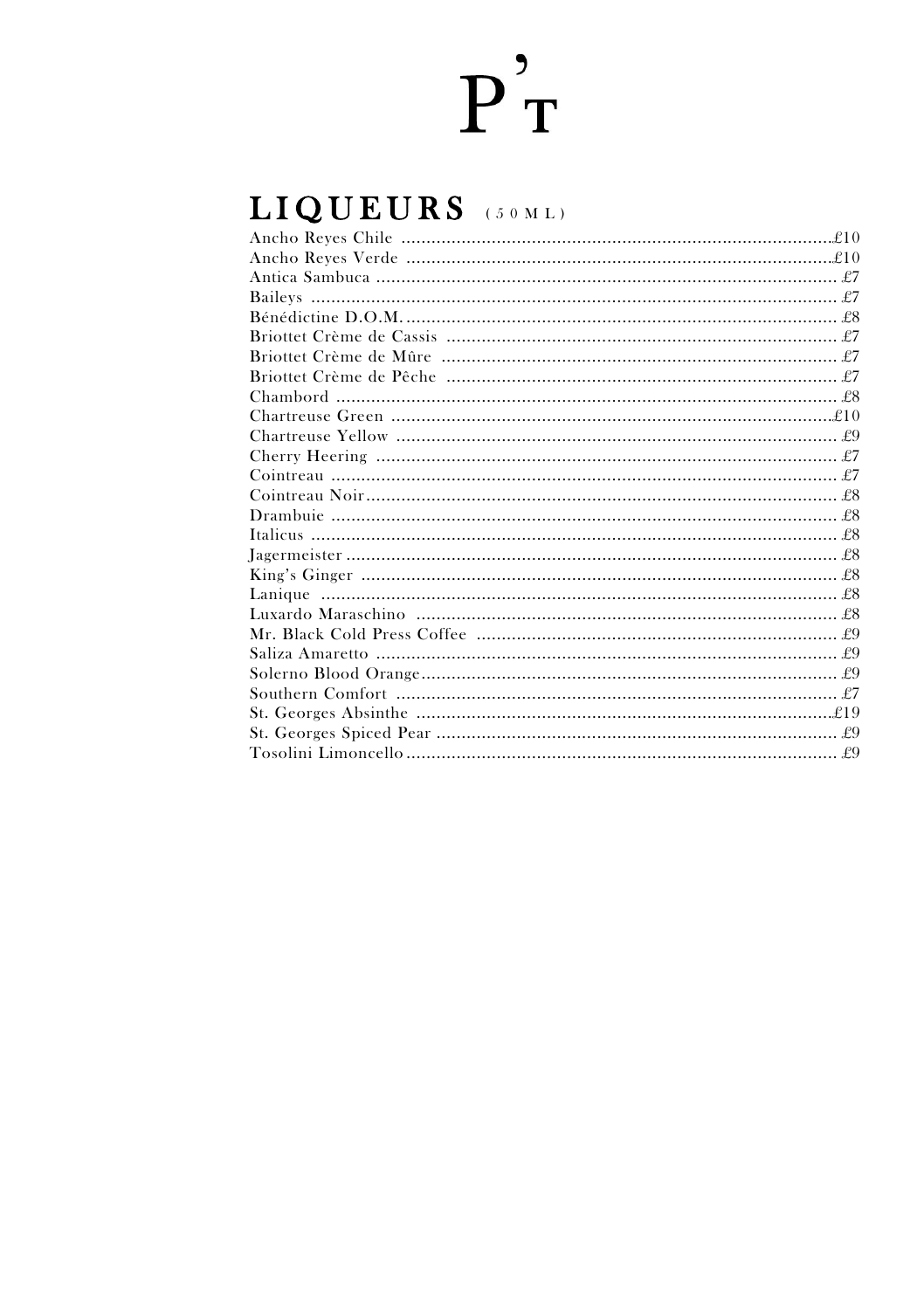## CHAMPAGNE & SPARKLING **WINES**

| NV Brut Réserve, Charles Heidsieck, Champagne, France£13.5/£75 |  |
|----------------------------------------------------------------|--|
|                                                                |  |
|                                                                |  |
|                                                                |  |
|                                                                |  |

## **WINES**

#### WHITE WINE

| 2017 Vermentino IGP Pays d'Oc, Les Vignes de l'Eglise,                      |  |
|-----------------------------------------------------------------------------|--|
|                                                                             |  |
| 2017 Off-dry Riesling, 'Maximin', Maximin Grünhaus, Mosel -                 |  |
|                                                                             |  |
| 2018 Sauvignon Blanc, Greywacke, Marlborough - New Zealand £13.5/£48        |  |
|                                                                             |  |
| 2016 Marsanne/Roussanne/Viognier, 'Plexus', John Duval,                     |  |
|                                                                             |  |
| 2018 Pinot Grigio, Franz Haas, Trentino, Alto Adrige - Italy (V)  £12.5/£45 |  |

### RED WINE

| 2018 Merlot/Grenache IGP Pays d'Oc, Les Vignes de L'Eglise,     |  |
|-----------------------------------------------------------------|--|
|                                                                 |  |
|                                                                 |  |
| 2017 'Crimson' Pinot Noir, Ata Rangi, Martinborough -           |  |
|                                                                 |  |
| 2017 Monastrell, 'Hécula', Famila Castaño, Yecla - Spain £8/£32 |  |
|                                                                 |  |

### ROSÉ WINE

| 2017 McLaren Vale Grenache Rosé, Willunga 100, South Australia £9/£36 |  |
|-----------------------------------------------------------------------|--|
|                                                                       |  |
| 2017 Côtes de Provence Rosé, Miraval, Provence, France £13.5/£56      |  |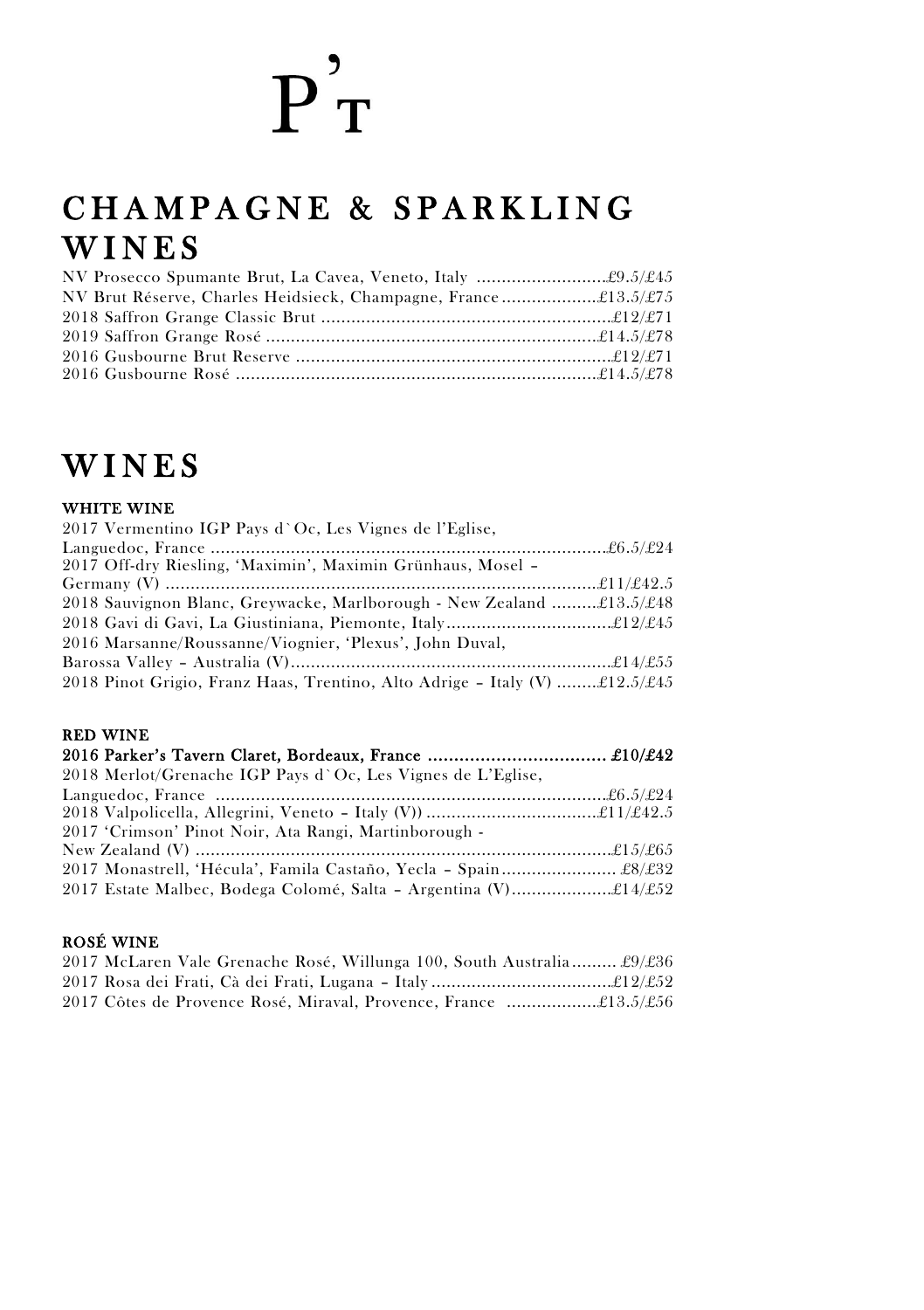## BEER & CIDER

## **SOFT DRINKS**

## **JUICES**

## **MOCKTAILS**

### PICKLED RHUBARB LEMONADE

| PLUM FIZZ              |
|------------------------|
| <b>HONEY AND BASIL</b> |
| <b>VIRGIN MOJITO</b>   |
| VIRGIN PIÑA COLADA     |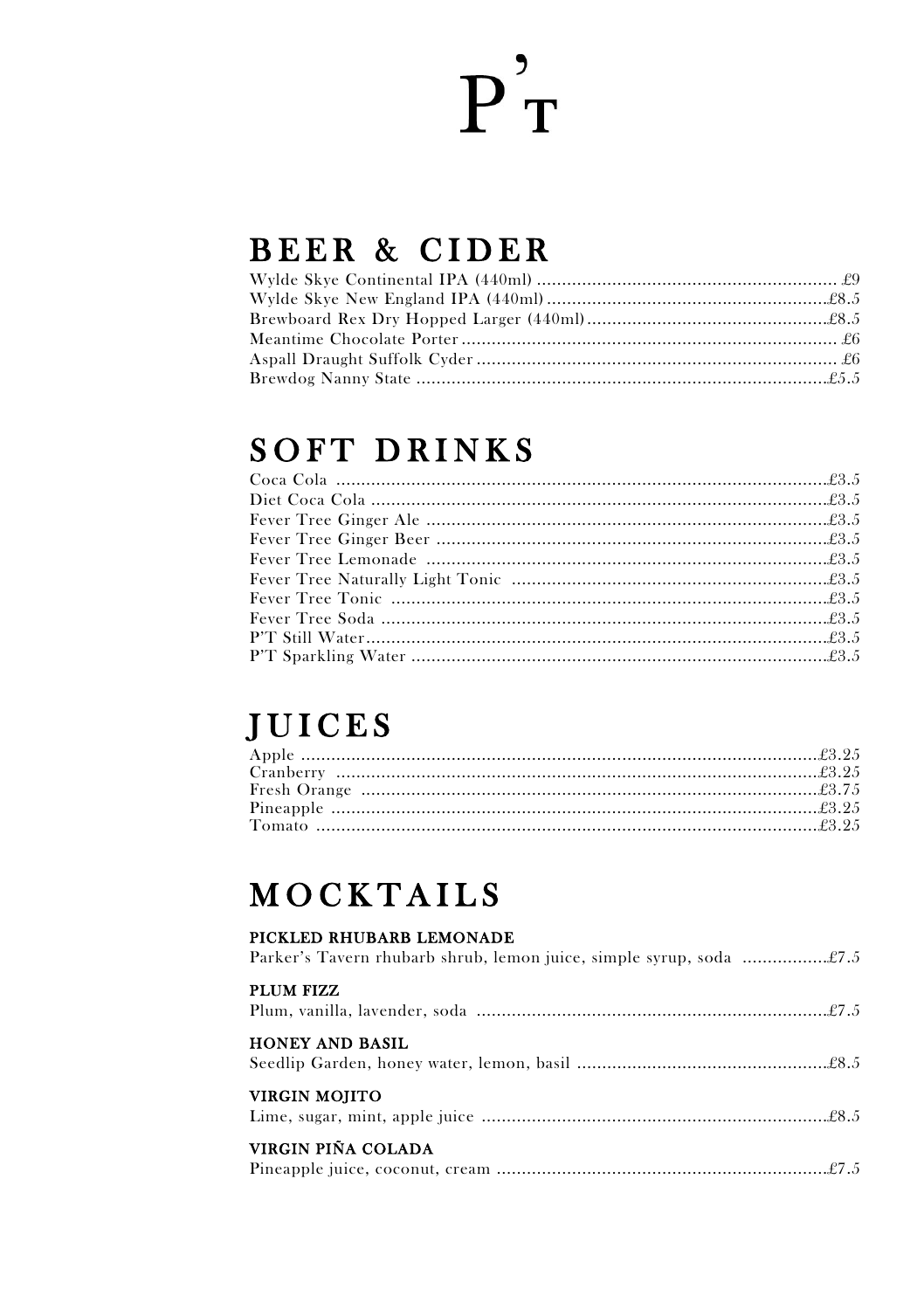## COFFEE

## **TEA**